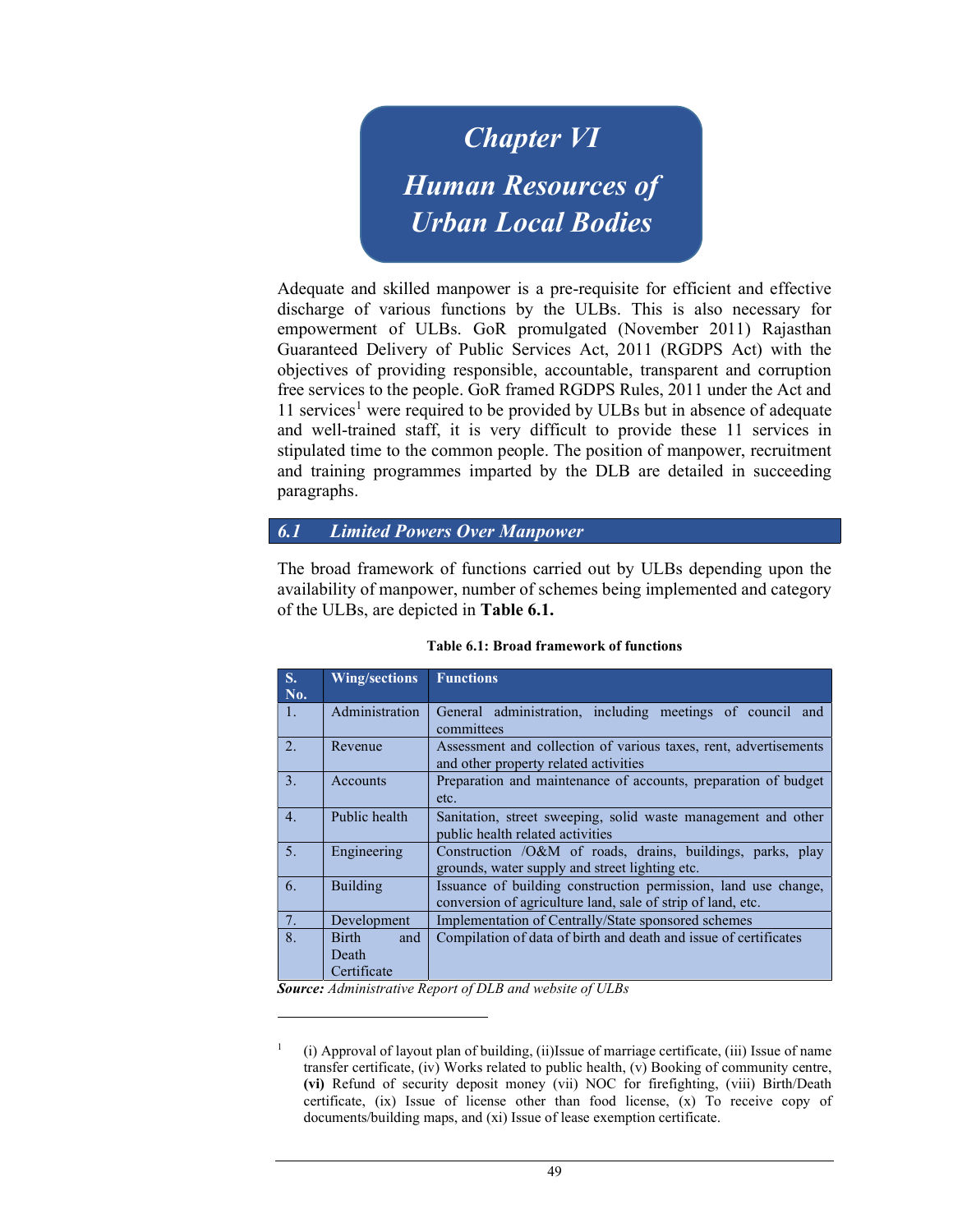The assessment of manpower should be based on the functions undertaken by ULBs with a view that majority of the functions which are service oriented have to be discharged within a reasonable time period. This assessment could be done best by ULBs themselves considering various criteria such as the extent of geographical area to be covered, the extent and type of population, the number of properties existing etc. Audit observed that ULBs neither had the powers to assess the staff requirement nor to recruit the required staff. These powers are vested with the State Government. The State Government assessed the requirement of staff based on population alone, as discussed in paragraph 6.1.1, and without seeking the actual requirement from ULBs.

As per Section 336 of RMA, any officer or servant of a corporation/municipal council who is a member of subordinate services, ministerial service or Class IV service may be transferred from the service of one municipality to another municipality or any other parastatals agencies such as Jaipur Development Authority, UIT, Housing Board, etc. Further, as per Section 330(4), it shall be not lawful for the municipality to take any officer or employee on deputation from any department of the State Government without obtaining prior approval of the State Government. DLB stated (January 2021) that there is no employee on deputation while during the test check of records of MCorp, Jaipur it was observed that 97 officers/officials from different department of State Government were posted on deputation basis which indicated that no prior monitoring was done.

#### 6.1.1 Insufficient Staff in Urban Local Bodies

As per rule 6(ka) of Rajasthan Municipality Service (Administrative and Technical) Rules, the State Government would fill up the posts through direct recruitment for which a state level commission was to be constituted. Similarly, as per Rule 8(ka) of Rajasthan Municipality (Subordinate and Clerical services) Rules 1963, a commission would also be set up for filling up of vacancies. During the period from 4/2015 to 3/2020, the Commission recruited 1747 officers/ officials despite which a number of posts were lying vacant.

For effective discharge of devolved functions, sufficient and well-equipped staff is a primary condition. At State level, at the end of March 2020, position of posts of officers sanctioned and working is given in Table 6.2.

#### Table 6.2: Details showing position of vacant post

| Officers <sup>2</sup><br>363 (60.91)<br>233<br>596 |  |
|----------------------------------------------------|--|
|                                                    |  |
| Technical officer<br>743<br>369 (33.18)<br>112     |  |

Source: Administrative report of DLB for 2019-20

<sup>2</sup> Officers include posts of Executive Officers, Revenue Officers, Sanitary/Revenue Inspectors, etc.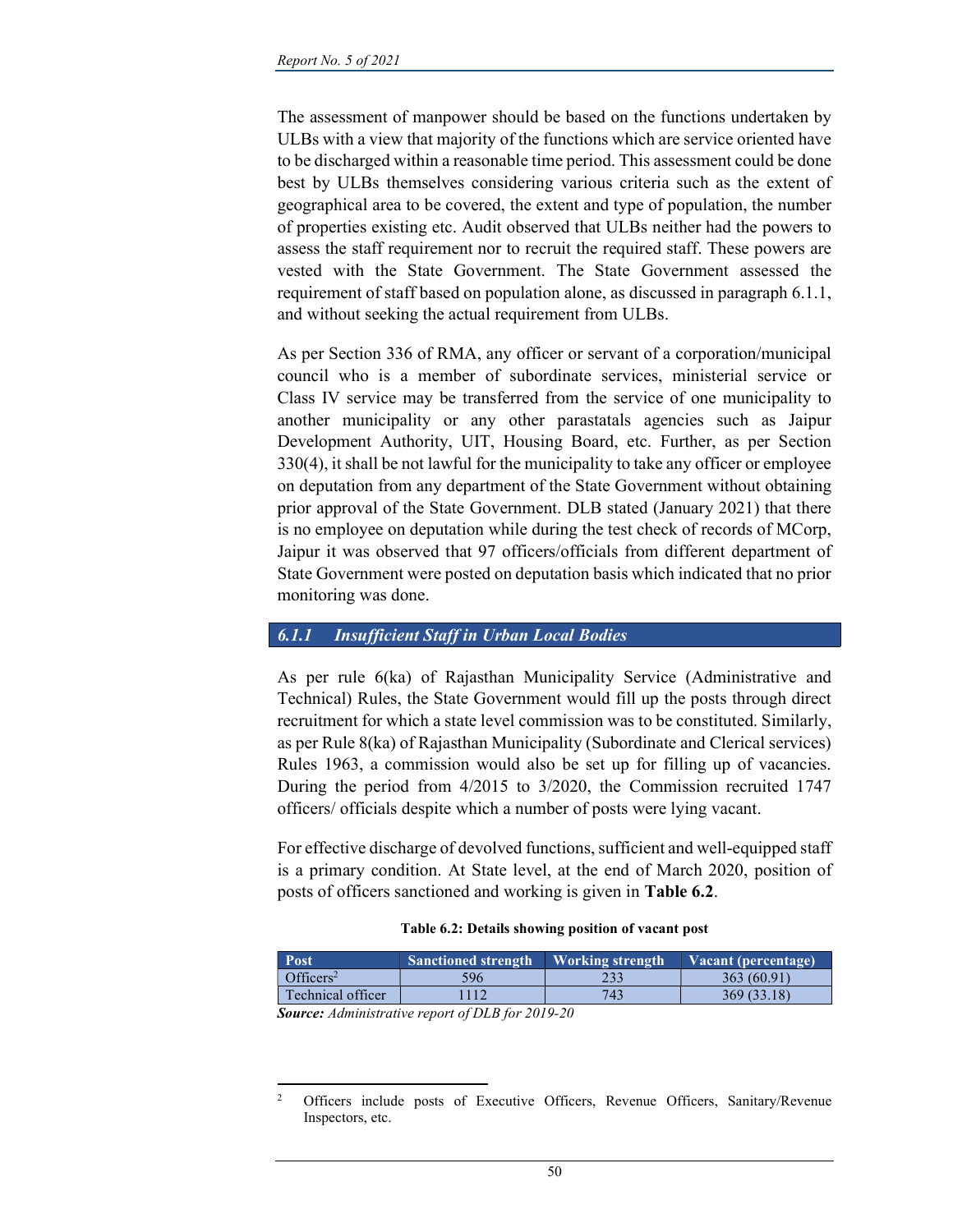It is evident from the above table that almost 61 per cent post of Executive Officers, Revenue Officers, Revenue/Sanitary Inspectors were lying vacant which was affecting important functions such as revenue/tax collection and sanitation etc. drastically. Posts of Technical officers, such as Executive Engineer/Asstt. Engineers etc. were also lying vacant which hampered the desired progress of various Centrally/State Sponsored Schemes. In respect of ministerial staff as against total sanction strength of 45,831, 14,276 posts were lying vacant which implies that 31 per cent posts were lying vacant which affected the efficient functioning of the ULBs.

Scrutiny of staff position of test checked ULBs showed that working strength was 15.38 per cent to 73.98 per cent against the sanctioned strength. These vacancies had affected sanitation, revenue collection and other functions badly and services as devolved could not be delivered in an efficient and effective manner.

Further, it was also noticed that there were no uniform criteria for sanctioned strength of these test checked ULBs. The staff position in ULBs is given in Table 6.3.

| $S_{\star}$<br>No. | of the<br>Name<br>unit  | Population<br>as per<br>2011<br>census | Projected<br>population<br>for the<br><b>year 2020</b> | <b>Sanctioned</b><br>strength | <b>Working</b><br>strength<br>(Per cent) | <b>Sanctioned</b><br><b>Strength</b><br><b>Per 1000</b><br>population<br>(census<br>2011) | <b>Working</b><br>Strength)<br><b>Per 1000</b><br>population<br>(census<br>2020<br>projected) |
|--------------------|-------------------------|----------------------------------------|--------------------------------------------------------|-------------------------------|------------------------------------------|-------------------------------------------------------------------------------------------|-----------------------------------------------------------------------------------------------|
| 1                  | M Corp Jaipur           | 34,71,847                              | 39,09,000                                              | 9,761                         | 6048<br>(62.69)                          | 2.81                                                                                      | 1.55                                                                                          |
| $\overline{2}$     | M Board<br>Phulera      | 23,284                                 | 25,049                                                 | 87                            | 62<br>(71.26)                            | 3.74                                                                                      | 2.48                                                                                          |
| $\overline{3}$     | M Board<br>Jobner       | 11,354                                 | 12,215                                                 | 129                           | 77<br>(59.69)                            | 11.36                                                                                     | 6.30                                                                                          |
| $\overline{4}$     | M Board<br>Chaksu       | 33,432                                 | 35,969                                                 | 182                           | 104<br>(57.14)                           | 5.44                                                                                      | 2.89                                                                                          |
| $\overline{5}$     | M Board Niwai           | 37,751                                 | 40,613                                                 | 234                           | 155<br>(66.23)                           | 6.20                                                                                      | 3.82                                                                                          |
| 6                  | M Board<br>Shahpura     | 33,895                                 | 36,465                                                 | 73                            | 54<br>(73.98)                            | 2.15                                                                                      | 1.48                                                                                          |
| $\overline{7}$     | M Board<br>Thanagazi    | 21,742                                 | 23,391                                                 | 39                            | 06<br>(15.38)                            | Constituted<br>in 2018                                                                    | 0.26                                                                                          |
| 8                  | M Board Lalsot          | 34,363                                 | 36,968                                                 | 119                           | 83<br>(69.74)                            | 3.46                                                                                      | 2.25                                                                                          |
| 9                  | M Board<br>Nawalgarh    | 63,948                                 | 72,389                                                 | 179                           | 108<br>(60.33)                           | 2.80.                                                                                     | 1.49                                                                                          |
| 10                 | M Council<br>Kishangarh | 1,54,886                               | 2,06,401                                               | 534                           | 332<br>(62.17)                           | 3.44                                                                                      | 1.60                                                                                          |
| 11                 | M Board<br>Chomu        | 64,413                                 | 81,817                                                 | 193                           | 139<br>(72.02)                           | 2.99                                                                                      | 1.69                                                                                          |
| 12                 | M Council Sikar         | 2,37,532                               | 3,03,447                                               | 739                           | 508<br>(68.74)                           | 3.11                                                                                      | 1.67                                                                                          |
| 13                 | M Board Bagru           | 31,229                                 | 44,142                                                 | 77                            | 42<br>(54.54)                            | 2.46                                                                                      | 0.95                                                                                          |
| 14                 | M Corp Ajmer            | 5,42,321                               | 5,99,590                                               | 2662                          | 1787<br>(67.12)                          | 4.90                                                                                      | 2.98                                                                                          |

Table 6.3: Sanctioned and Working Strength in ULBs

Source: Information provided by the concerned ULBs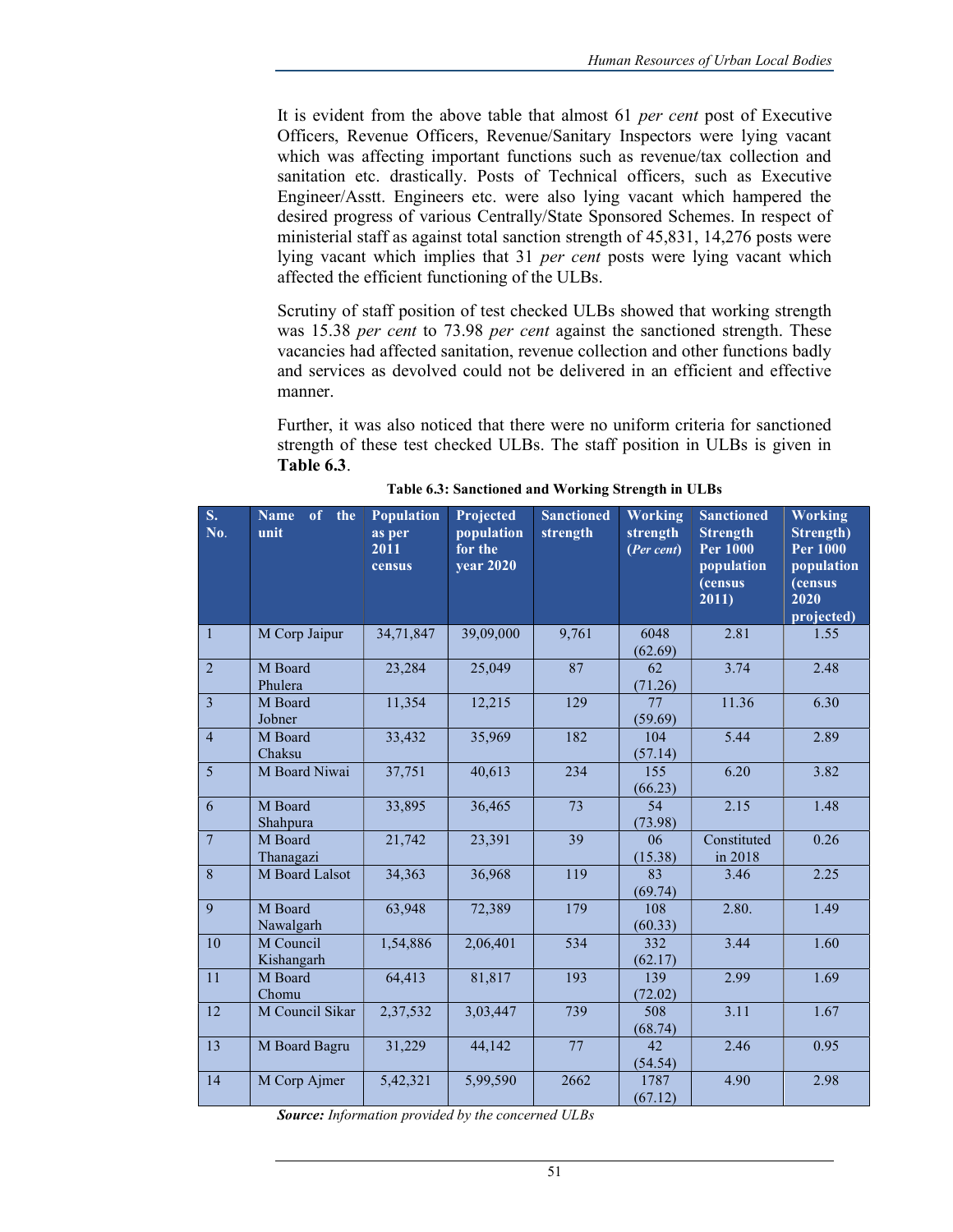The 4<sup>th</sup> SFC had identified that day to day development works were affected by vacancies and recommended filling up all vacant posts. No action was taken to fill the vacancies though the status of manpower was furnished to the DLB by ULBs at regular intervals.

Recommendations 10: ULBs should have adequate powers over manpower resources regarding assessment, requirement and recruitment of skilled staff to effectively discharge devolved functions and efficiently collect revenue. Sanctioned strength of manpower in ULBs should be commensurate with the functions (Tax collection load/Accounting/regulatory role etc.) in consultation with the State Government. Administrative costs should be passed on to the ULBs where they are implementing agencies.

## 6.1.2 Functioning of the Municipal Commissioner/Chief Officer

As per Section 49 of RMA, the Commissioner or Chief Municipal Officer was responsible for the custody and maintenance of all the records of municipality. Further, Section 332 provides that the State Government shall appoint one Chief Executive Officer for MCorp, Commissioner for MCorp and MCouncils and Executive Officers for MBoards. It was observed that 111 post of Executive Officers (Gr II to IV) were lying vacant and personnel of lower levels were holding the charge which affected the municipal administration adversely. MCorp officers/officials are responsible for execution of development plans in ULBs, ensuring preparation of schemes as per master plan/zonal development plan, agriculture land conversion, approval of building maps and suitable action to enhance/collect the revenue. Hence, absence of competent staff is bound to affect their working adversely.

# 6.2 Capacity Building

For strengthening the capacities of the personnel and preparing them with advanced skill to perform in a better way, training play an important role. LSGD issued office order dated 5.11.2015 for establishment of a training institute namely Institute of Urban Development and Governance which is now known as Rajasthan Shahri Vikas Kendra (RSVK) in Centre for Management Studies, Harish Chand Mathur Public Administration Institute. RUIDP under Rajasthan Urban Infrastructure Development Project (IIIrd Phase) allotted a sum of  $\bar{z}$  3.55 crore to the Centre for Management Studies for undertaking training programme for ULBs' personnel. The annual training calendar is prepared by RSVK and approved by the Centre for Management Studies, Harish Chand Mathur Public Administration Institute. Nomination of trainees was being done by the DLB. During the period from 2015-16 to 2019-20 following training programmes were conducted: